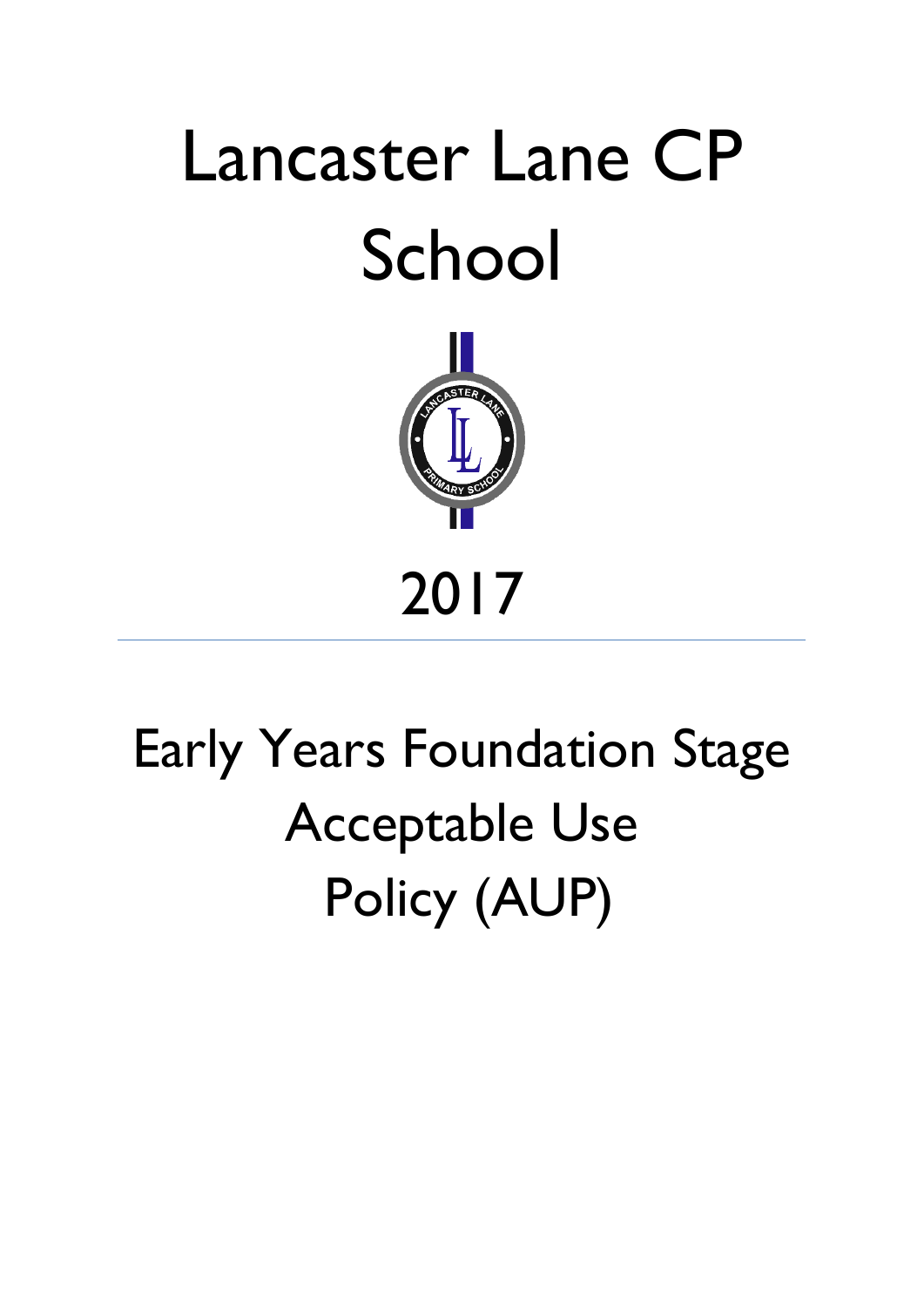## **Developing and Reviewing this Policy**

This online safety policy has been written as part of a consultation process involving the following people:

# **Mrs J Geldard – Head Teacher, Mrs A Mills – ICT Subject Leader and Staff**

It has been approved by Governors and will be monitored and reviewed as listed below:

The implementation of this policy will be monitored by:

### **Head Teacher and ICT Subject Leader**

This policy will be reviewed annually by Head Teacher, Staff and Governor

| Approved by J Geldard (Head Teacher) Date May 2017 |               |
|----------------------------------------------------|---------------|
| Approved by C Edgerley (Governor)                  | Date May 2017 |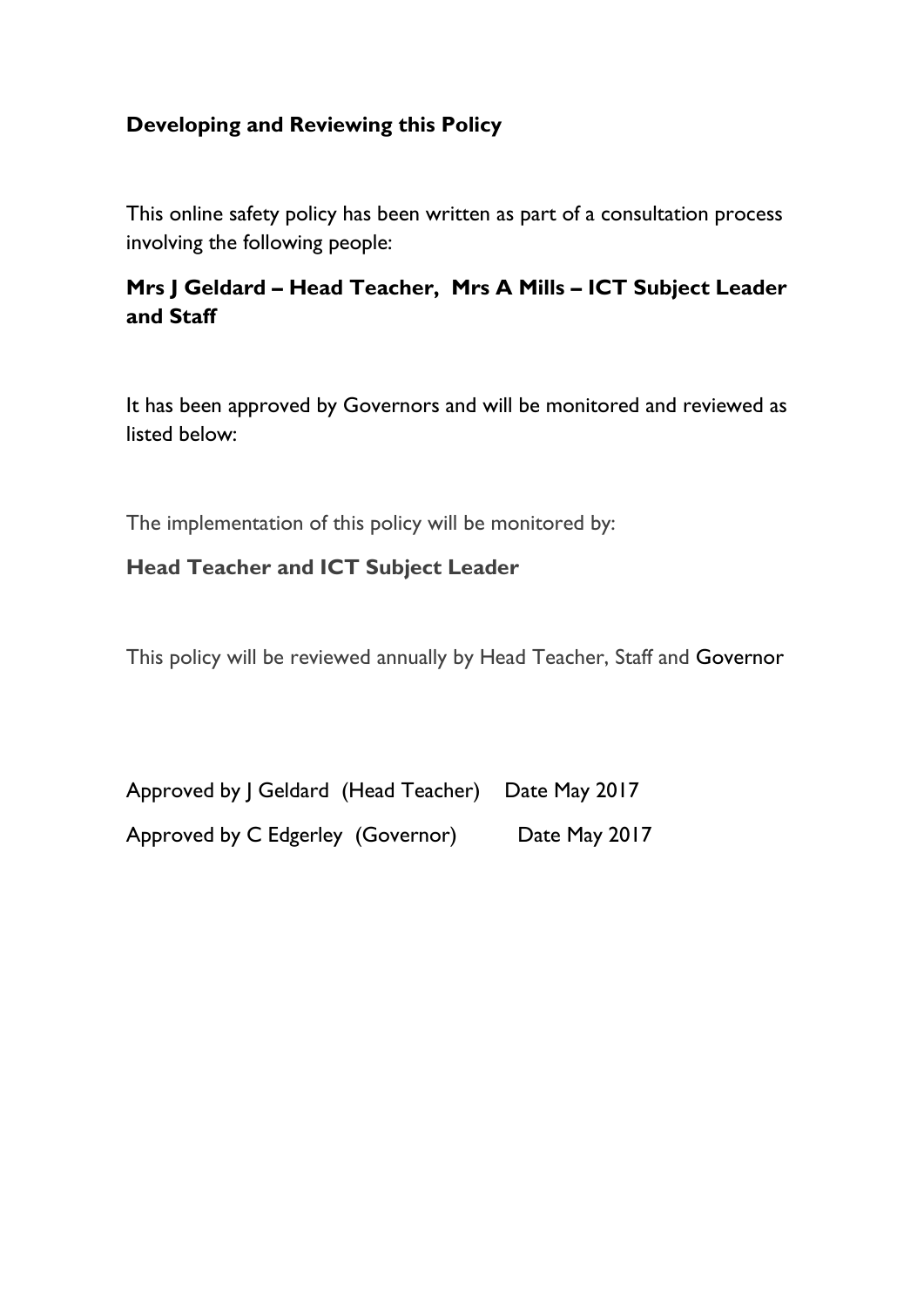#### **ACCEPTABLE USE (of cameras & mobile phones) POLICY**

#### **Statement of intent**

It is our intention to provide an environment in which children, parents and staff are safe from images being recorded and inappropriately used in turn eliminating the following concerns:

- Staff being distracted from their work with children
- The inappropriate use of mobile phone cameras around children

#### **Aim**

Our aim is to:

Have a clear policy on the acceptable use of mobile phones and cameras that is understood and adhered to by all parties concerned without exception. To achieve this aim, we operate the following Acceptable Use Policy:

#### **Mobile devices**

In our school, we recognise the use of mobile devices offers a range of opportunities to extend children's learning. However, the following statements must be considered when using these devices:

Children have their photographs taken to provide evidence of their achievements for developmental records (The Early Years Foundation Stage, EYFS 2014).

Staff, visitors, volunteers and students are not permitted to use their own mobile phones to take or record any images of children for their own records during session times.

#### **Procedures**

Under the Data Protection Act 1998, the school must seek parental consent to take photographs and use video recorders. Photographs will be stored on the school's main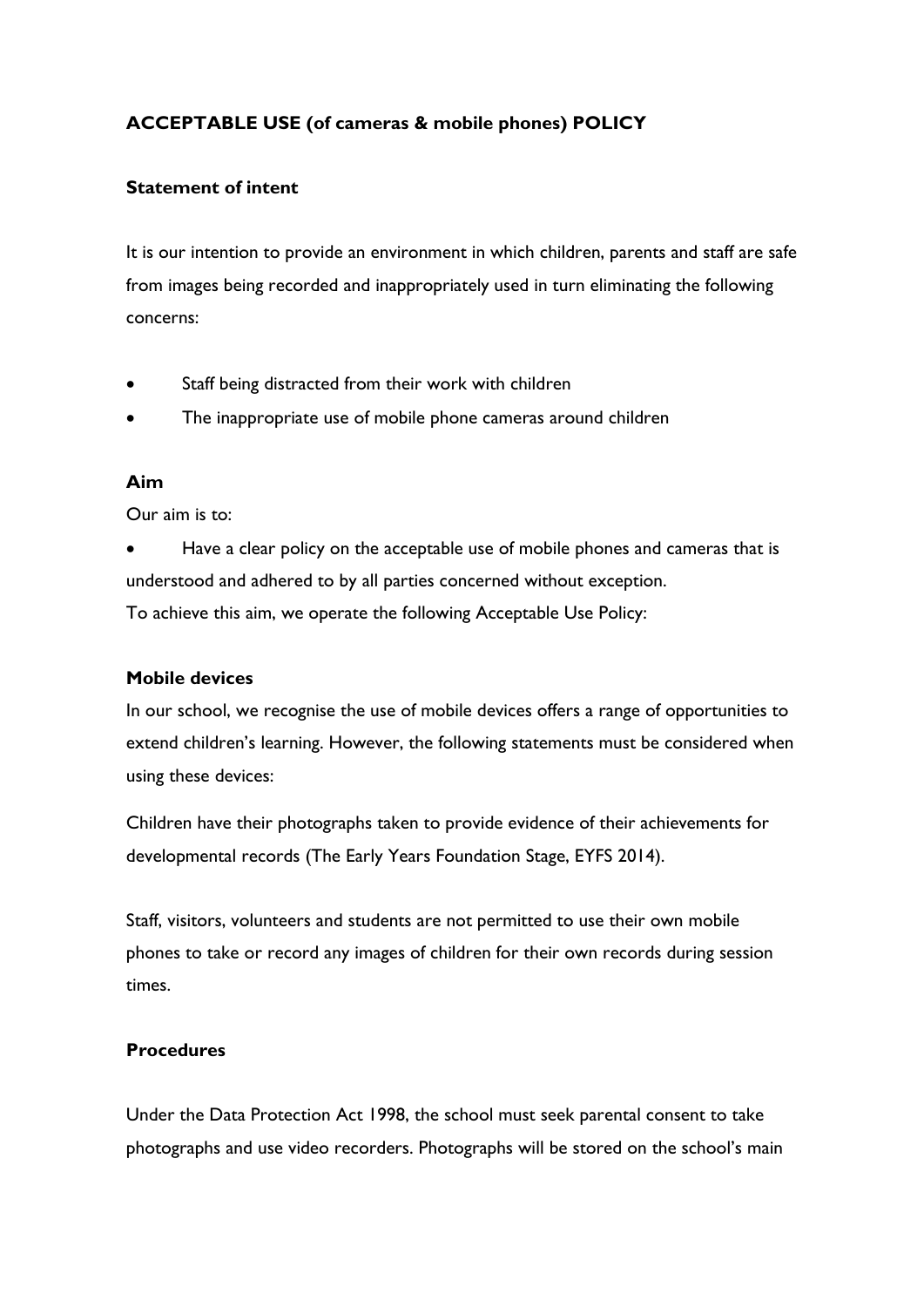server. Photographs have to be uploaded from cameras within a half a term of being taken and are deleted from the server 5 years after the child has left the school.

The school's digital camera/s or memory cards must not leave the school setting unless on an official school trip. Photos are printed/uploaded in the setting by staff and once done images are then immediately removed from the cameras memory.

Photographs may be taken in any regular school lesson or after school activity. Photographs printed off will be stuck into children's books, used on display boards and stored in a cupboard in school. The school's printers will be used to print photos as will the occasional use of Truprint – this is password protected and only accessible by the HT / DHT.

It is acknowledged that often photographs may contain other children in the background.

Parents will be reminded in newsletters and before assemblies that any photographs taken are only for personal use and should not be uploaded to social network sites. All staff in school may take photographs from lessons / events.

On admission, parents will be asked to sign the consent for photographs to be taken in school or by the media for use in relation to promoting/publishing the school. This consent will last for a maximum of 5 years only. This does not cover any other agency and if any other agency requests to take photographs of any child then separate consent before photographs are taken will be sought.

Lancaster Lane School recognises that most adults have a mobile phone and many have inbuilt cameras. The school's policy is that these are not used in the presence of children. Cameras and mobile phones are prohibited in all toilet areas.

#### **Use of Digital Media**

Photographs taken for the purpose of recording a child or group of children